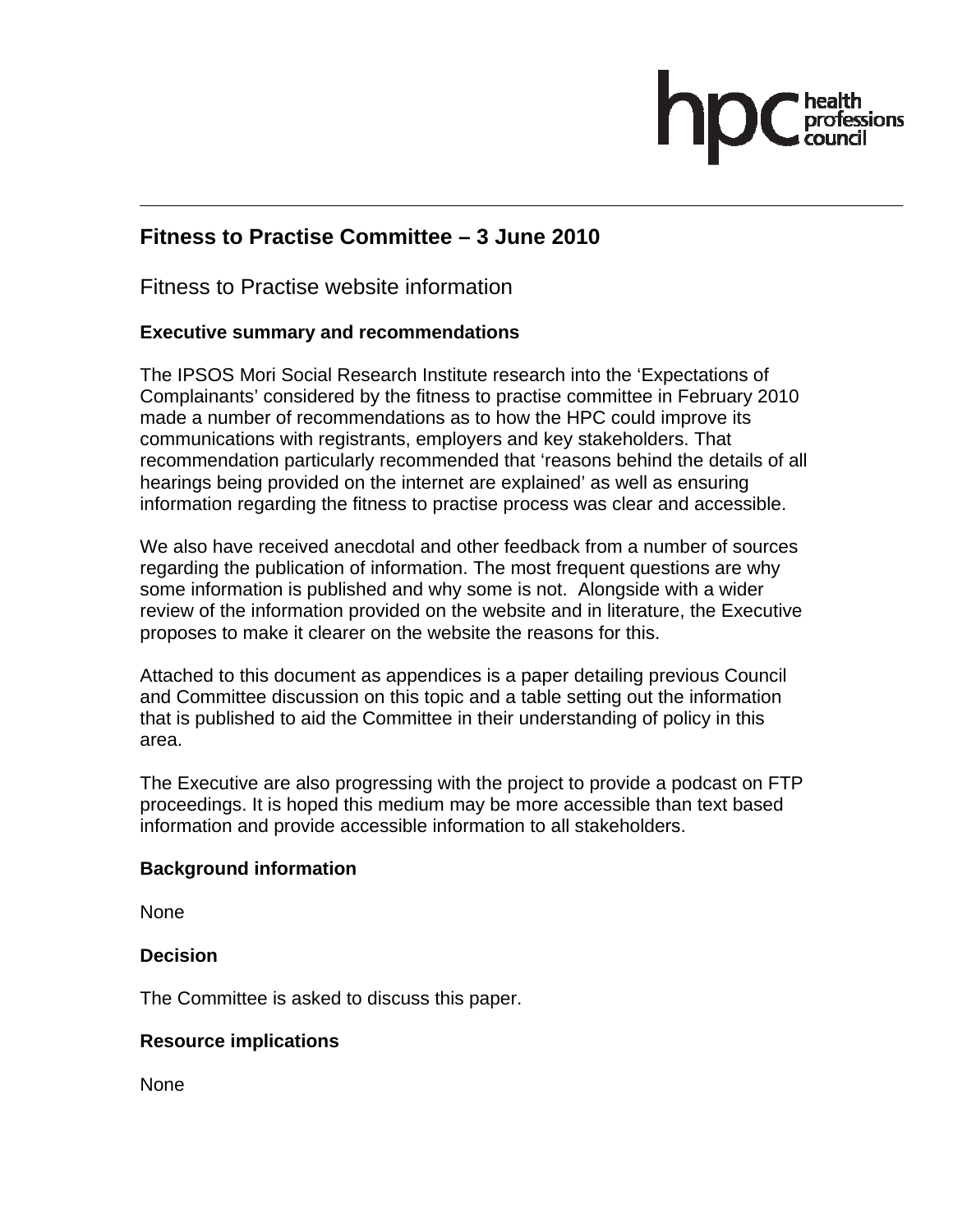# **Financial implications**

None

# **Appendices**

- A Website Information policy.
- B Table of published information.

# **Date of paper**

20 May 2010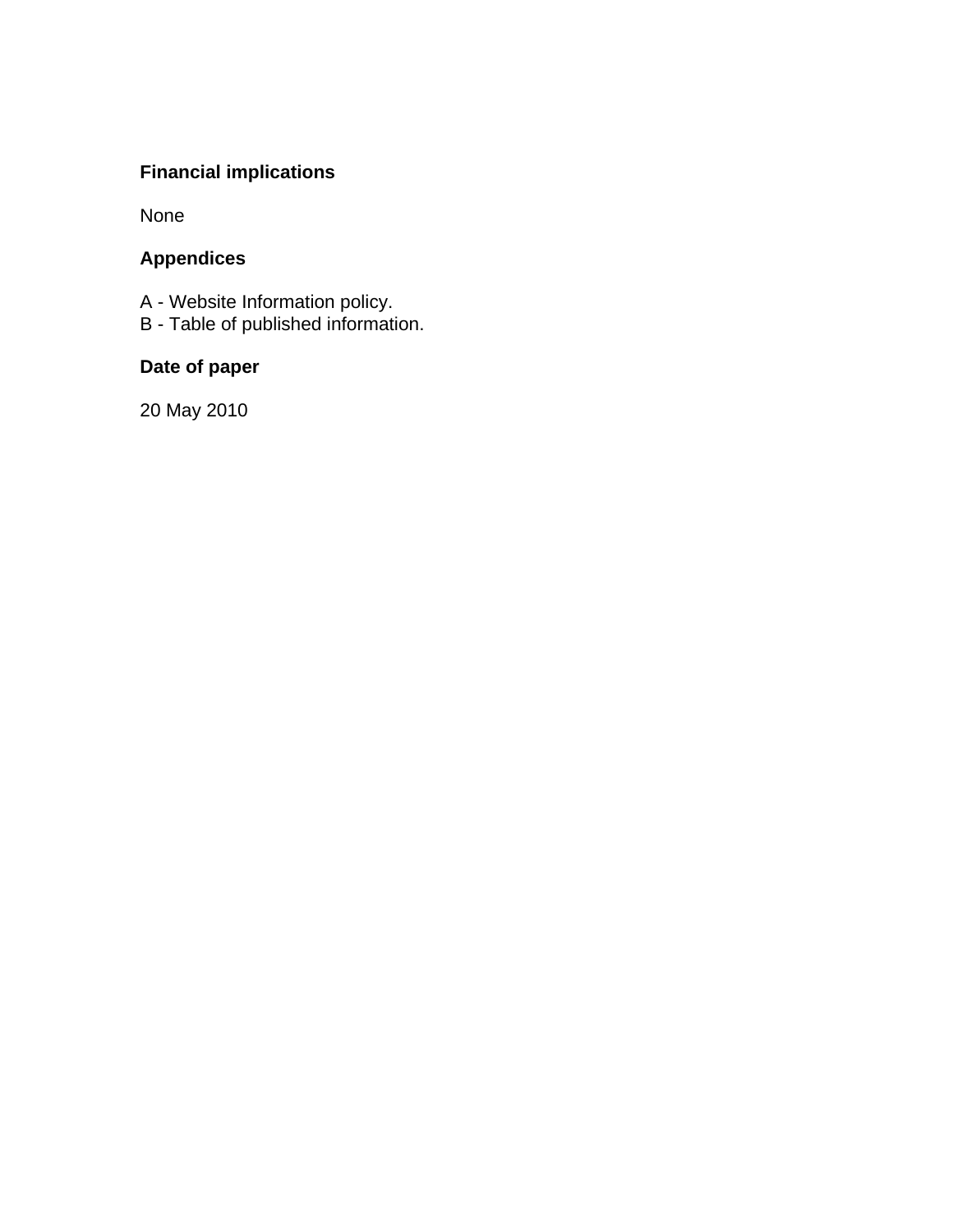#### **Health Professions Council Council – 29th March 2007**

#### **Website Information**

#### **Executive Summary and Recommendations**

#### **Introduction**

In January 2007 the three fitness to practise committees considered a paper from the Executive regarding the scope and nature of the information that is provided in relation to Fitness to Practise cases on the HPC website. This paper is attached for the Council's information. The Committees were asked to make a recommendation to Council regarding the information that was included on the website. The Committee were provided with three options which were as follows:

- 1. No change
- 2. No Information
- 3. Middle Ground

All three committees felt that it was not appropriate to provide no information on the website.

The Health Committee was the first fitness to practise committee to meet in January 2007 and they felt that it was important to ensure consistency in approach across all healthcare regulators. The Director of Fitness to Practise was asked to raise this at the FTP manager's forum operated by the Council for Healthcare Regulatory Excellence (CHRE). The forum discussed this issue and the policy of the other healthcare regulators is to publish information relating to hearings (including the allegations) 28 days (maximum) in advance of the date of the hearing.

The Health Committee felt unable to make a recommendation between option one and three until the other practice committees had met and discussed the issue.

The Investigating Committee also discussed the matter in full and could not reach a consensus on the most appropriate option and agreed to wait for the decision reached by the Conduct and Competence Committee.

The Conduct and Competence agreed that option three (as detailed in the attached paper) was the best balance between public protection, openness and transparency, and respecting the rights of individual registrants who were subject to an allegation. The Committee recommended that details of hearings be placed on line 28 days in advance of the date fixed for hearing. The Committee also felt that the Council's powers in respect of interim orders ensured that the public would be adequately protected before the date of a hearing was placed on line.

The Executive was asked to collate this information and ask Council to make a decision in relation to the information included on the HPC website.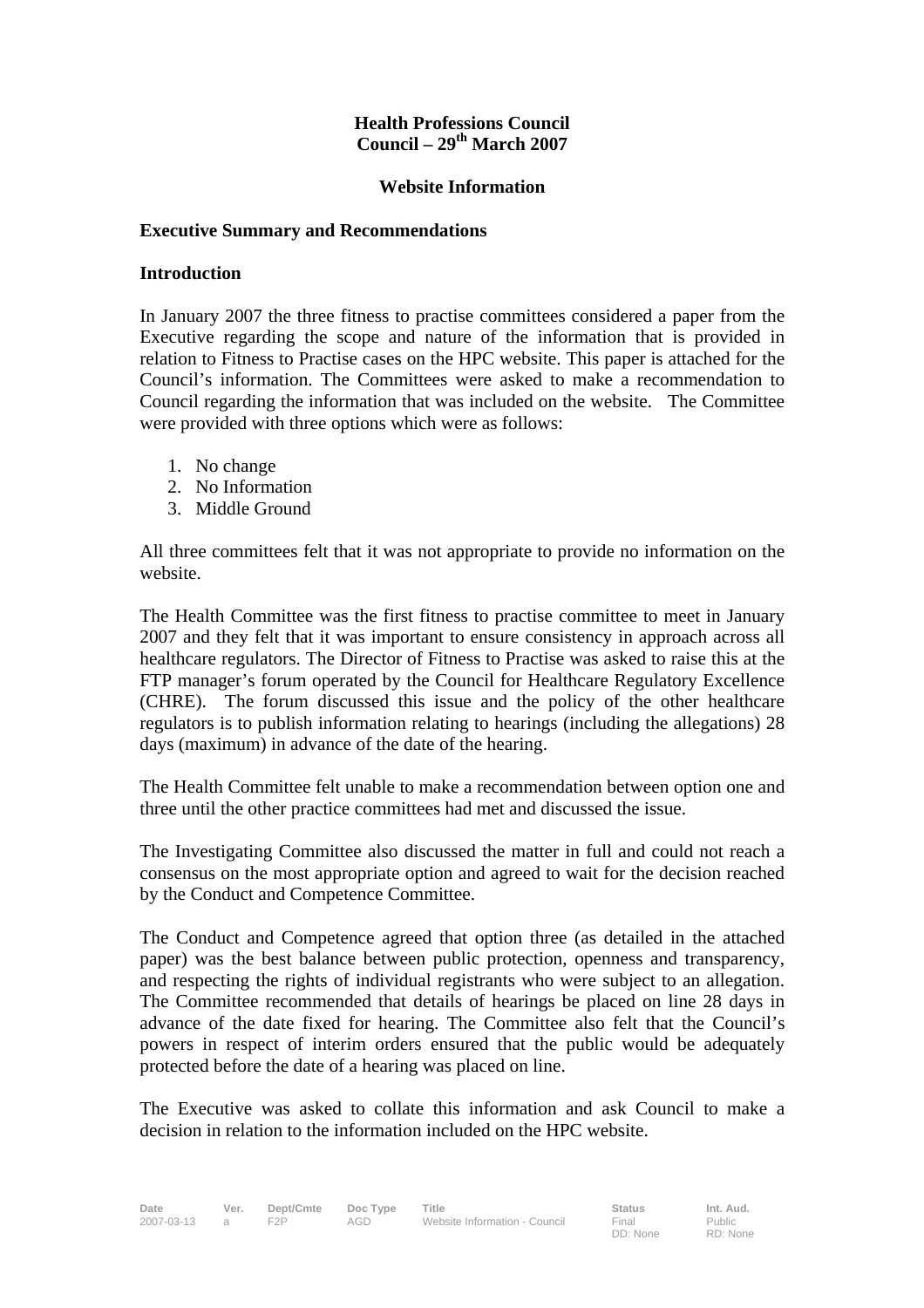The Council is therefore asked to approve the recommendation made by the Conduct and Competence Committee in relation to the level of information that is included on the HPC website.

### **Transcripts**

The Committees were also asked to consider a recommendation from the Executive regarding transcripts.

All three Committees agreed with the recommendation that transcripts should not be placed on the HPC website and that all historic transcripts should be removed from the website. The Conduct and Competence Committee agreed that a message should be placed on the website stating that if a member of the public required a copy of the transcript they should contact the fitness to practise department directly. This is line with ensuring that information is publically available.

#### **Decision**

#### **Post Case to Answer Information and Hearing Dates**

- 1. The Council is asked to approve the recommendation of the Conduct and Competence Committee and agree that:
	- a) Hearing dates and the notice of allegation should be placed on the HPC website four weeks in advance of the date of the hearing; and
	- b) Remove all cases which do not comply with the recommendation set out above from the HPC website until four weeks before the date of the hearing.

# **Transcripts**

1. The Council is asked to approve the recommendation of the three fitness to practise committees to remove historic transcripts from the website and cease with the practice of placing transcripts on-line.

#### **Background Information**

If the Council does approve the recommendation set out above, the Executive will place information on the website informing the public and other stakeholders of this decision.

#### **Resource implications**

None

#### **Financial implications**

DD: None

Public RD: None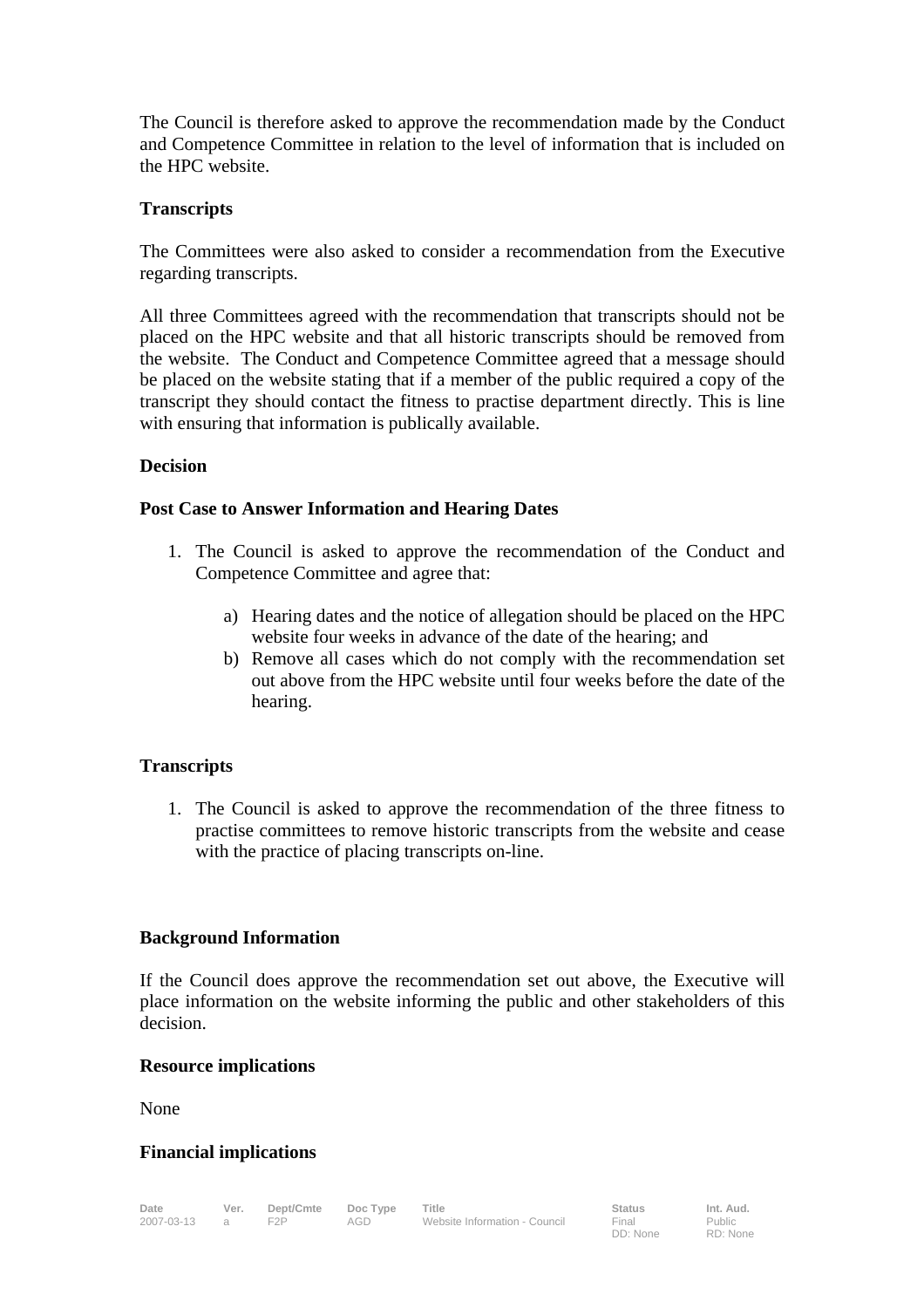None

# **Appendices**

Website Information paper presented to the three fitness to practise committees in January 2007.

# **Date of paper**

13<sup>th</sup> March 2007

**Final**<br>DD: None

Public RD: None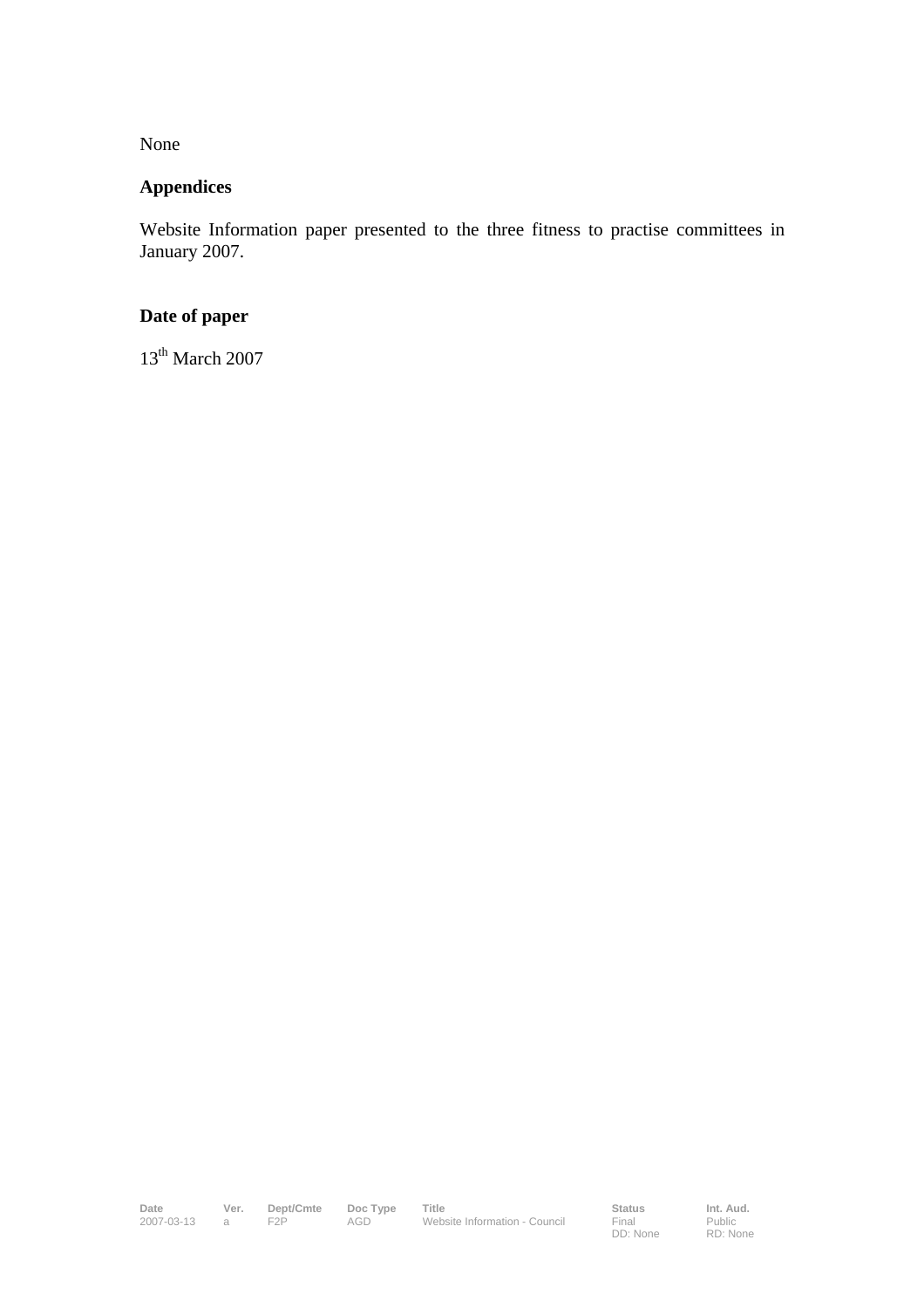| <b>Type of Case</b>                                                                     | <b>Information published</b>                                                                                                                                                                                                                                                    | <b>Rationale</b>                                                                                                                                                                                                                                                                                                                |
|-----------------------------------------------------------------------------------------|---------------------------------------------------------------------------------------------------------------------------------------------------------------------------------------------------------------------------------------------------------------------------------|---------------------------------------------------------------------------------------------------------------------------------------------------------------------------------------------------------------------------------------------------------------------------------------------------------------------------------|
| Allegation - No Case to                                                                 | <b>None</b>                                                                                                                                                                                                                                                                     | Article 26(8) of the Health Professions Order prohibits                                                                                                                                                                                                                                                                         |
| Answer                                                                                  |                                                                                                                                                                                                                                                                                 | the publication of no case to answer decisions.                                                                                                                                                                                                                                                                                 |
| Allegation - Case to Answer                                                             | No information available on the HPC website.<br>Information regarding cases which have been<br>case to answered is available through FTP<br>alerts which are issued bi-monthly.                                                                                                 | Council approved the policy regarding the publication of<br>case to answer decisions in March 2007. Previously all<br>information regarding case to answer decisions were<br>placed on the website. The revised policy seeks to strike<br>a proportionate balance between public protection and<br>the rights of the registrant |
| Allegation - Further                                                                    | <b>None</b>                                                                                                                                                                                                                                                                     | A decision has not been reached as to whether there is                                                                                                                                                                                                                                                                          |
| information required                                                                    |                                                                                                                                                                                                                                                                                 | a case to answer.                                                                                                                                                                                                                                                                                                               |
| Cases listed for interim order                                                          | The date of and time of the interim order<br>application is listed in the complaints section<br>of the HPC website as soon as it is listed for<br>hearing. Applications for interim order are<br>generally made within seven days of the<br>decision to apply for such an order | Such hearings are public hearings and do not fit with the<br>usual notice period provided for substantive hearings.                                                                                                                                                                                                             |
| Cases considered by interim<br>order panels                                             | Whether the panel has granted the application<br>to impose an interim order                                                                                                                                                                                                     | To avoid prejudicing the substantive hearing which<br>considers the case                                                                                                                                                                                                                                                        |
| Case listed for Conduct and<br>Competence and Health<br><b>Committee Panel hearings</b> | Four weeks before the date listed for the<br>hearing, the date, time, venue and allegation<br>are posted in the complaints section of the<br>website. Alerts are also updated. If a case has<br>been part heard we also list the dated<br>scheduled to hear the reconvened case | Council approved the policy regarding the listing of<br>hearings in March 2007                                                                                                                                                                                                                                                  |
| <b>Conduct and Competence</b><br>Panel hearings - well founded                          | The publicly pronounced decision and order is<br>posted on the website and is archived in                                                                                                                                                                                       | The decision and annotation of the register are matters<br>of public record                                                                                                                                                                                                                                                     |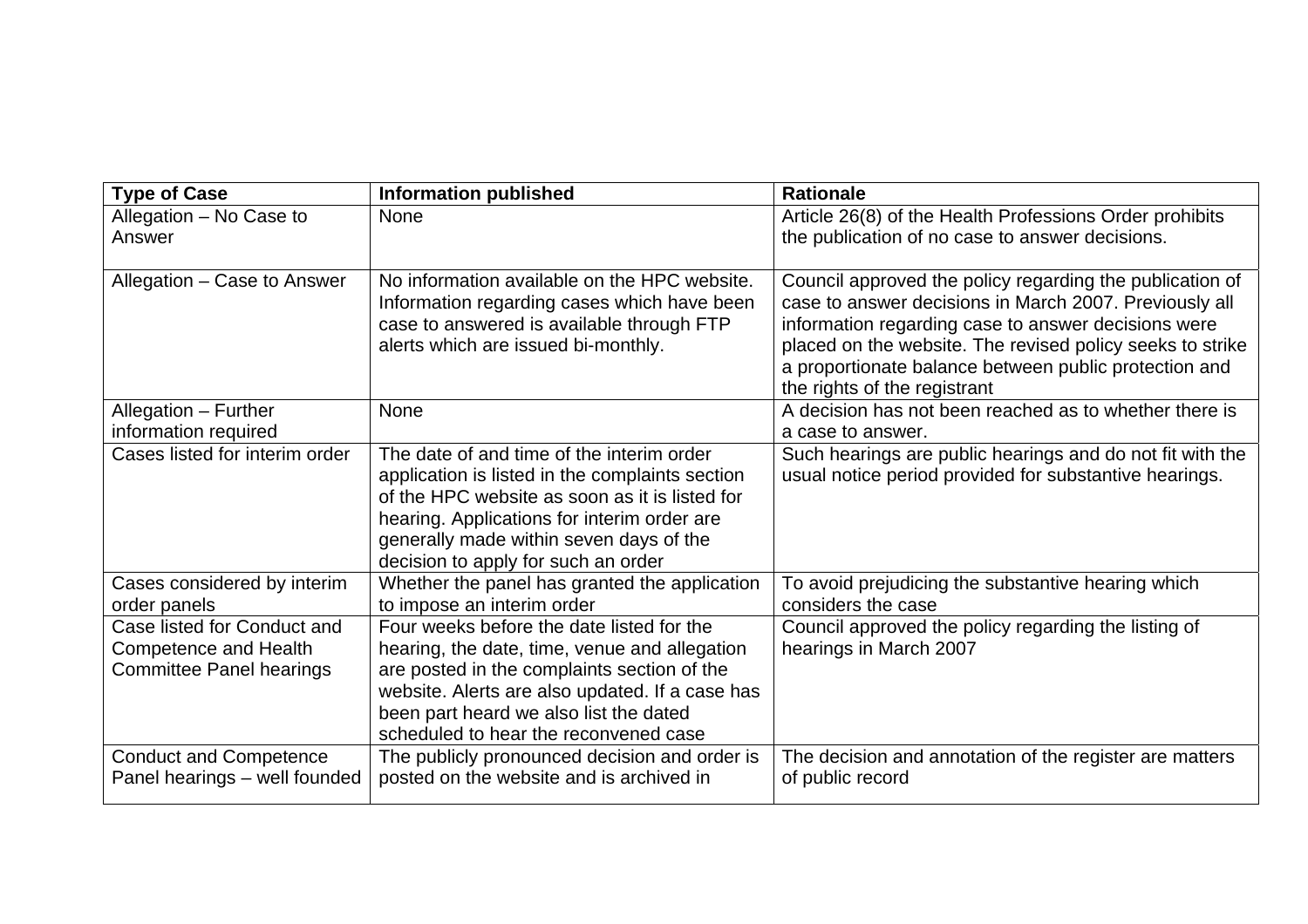| determinations                                                                                    | accordance with the 'Fitness to Practise and<br>Regulatory Activity' retention policy approved<br>by the Council in October 2009                                                                                                                                                |                                                                                                                                                   |
|---------------------------------------------------------------------------------------------------|---------------------------------------------------------------------------------------------------------------------------------------------------------------------------------------------------------------------------------------------------------------------------------|---------------------------------------------------------------------------------------------------------------------------------------------------|
| <b>Conduct and Competence</b><br>Committee Panel hearings -<br>not well founded<br>determinations | No information is published unless the<br>registrant provides their consent to do so.                                                                                                                                                                                           | Article 29(1) of the Health Professions Order prohibits<br>the publication of not well founded decisions                                          |
| <b>Health Committee Panel</b><br>hearings -well founded<br>determinations                         | The publicly pronounced decision and order is<br>posted on the website and is archived in<br>accordance with the 'Fitness to Practise and<br>Regulatory Activity' retention policy approved<br>by the Council in October 2009                                                   | The decision and annotation of the register are matters<br>of public record                                                                       |
| <b>Health Committee Panel</b><br>hearings – not well founded<br>determinations                    | No information is published unless the<br>registrant provides their consent to do so.                                                                                                                                                                                           | Article 29(1) of the Health Professions Order prohibits<br>the publication of not well founded decisions                                          |
| Case listed for Investigating<br><b>Committee Panel hearing</b>                                   | Four weeks before the date listed for the<br>hearing, the date, time, venue and allegation<br>are posted in the complaints section of the<br>website. Alerts are also updated. If a case has<br>been part heard we also list the dated<br>scheduled to hear the reconvened case | Council approved the policy regarding the listing of<br>hearings in March 2007                                                                    |
| <b>Investigating Committee</b><br>Panel decisions -proven                                         | The publicly pronounced decision and order is<br>posted on the website and is archived in<br>accordance with the 'Fitness to Practise and<br>Regulatory Activity' retention policy approved<br>by the Council in October 2009                                                   | The decision and annotation of the register are matters<br>of public record                                                                       |
| <b>Investigating Committee</b><br>Panel decisions - not proven                                    | No information is published unless the<br>registrant provides their consent to do so.                                                                                                                                                                                           | Article 26(8) of the Health Professions Order prohibits<br>the publication of not well founded decisions of the<br><b>Investigating Committee</b> |